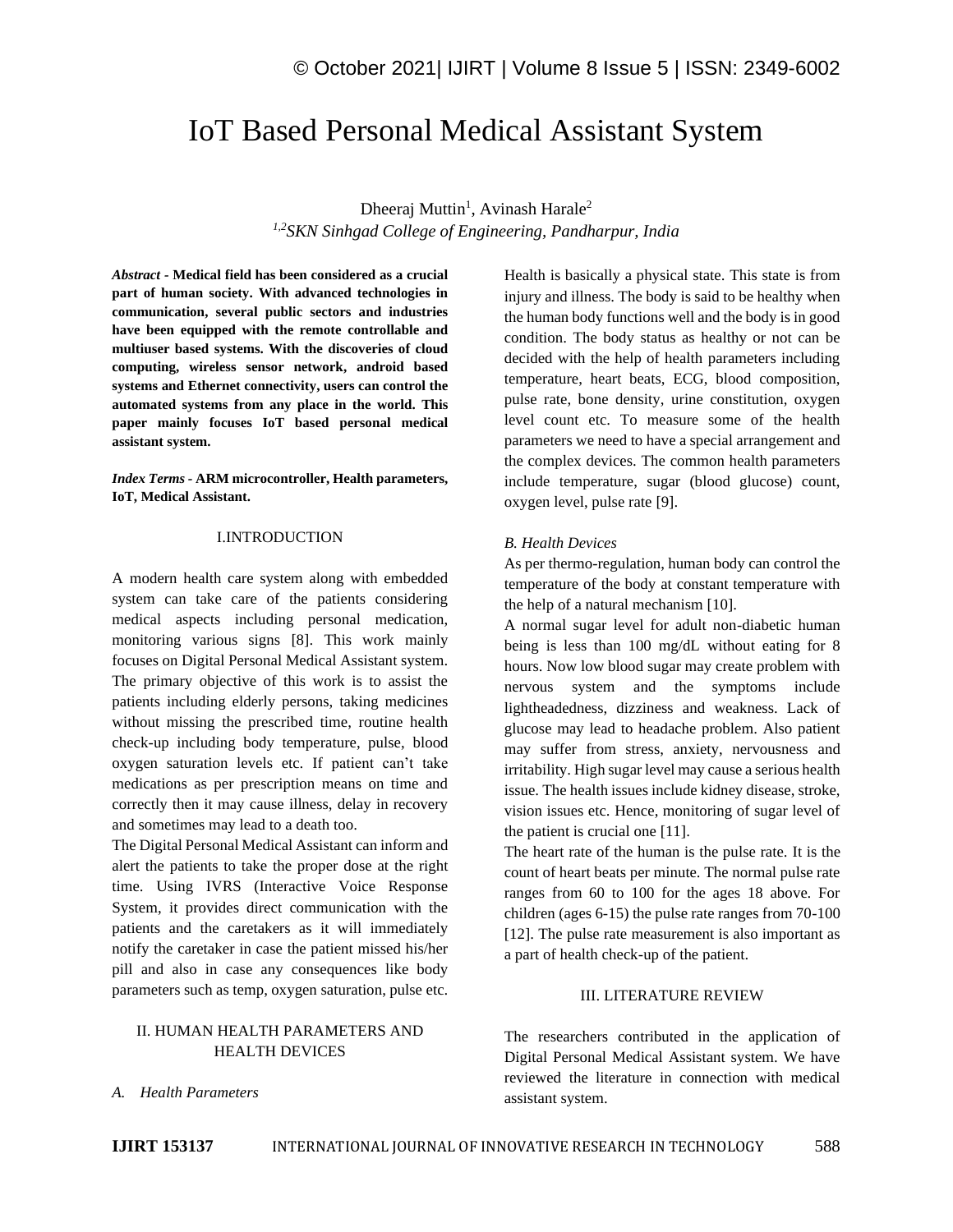Suneetha Uppala and B. Rama Murthy have designed a medicine reminder using Atmega microcontroller [1]. The system had buzzer and LCD screen to indicate the pill consumption.

Viral Shah et al. have designed a smart medicine box using FRDM-KL25Z based on the Freescale KL25Z, with a 32-bit ARM Cortex-M0+ core running at 48MHz [2] The system had LED and speakers as alarm and LCD as indicator.

Application of ARM 7 to design the medicine box has been developed by Naga Nyapathi et al. [ 3]. The system consists of different pill boxes, LED and keyboard.

Akash Saliga et al. have developed smart pill box based on ARM 7 using load cell and astable multivibrator [4].

Sanjay Bhati et al. have designed Smart Medicine Reminder Box using Arduino [5]. The use of system was limited to the pill consumption time management only.

Sonam V. Maju has designed A Secure Health IoT for Patient Monitoring with Intelligent Medicine Box using Arduino [6]. The system is improved medicine box with internet connectivity provision.

P. Raga Lavima1, G. Subhramanya Sarma used LPC2148 microcontroller board based on a 16- bit/32 bit ARM7TDMI-S CPU with real-time emulation and embedded trace support to design the IOT based intelligent medicine box [7]. These systems have multiple sensors and IOT facility.

## IV. PROPOSED METHODOLOGY

A block diagram of proposed system is depicted in Fig. 1 as below. The detailed working of proposed system is explained below.

*A. Hardware*

The hardware of the system will function as below.

### *1. Sensors*

Temperature sensor will be used to measure body temperature. Glucose sensor will be used to measure the blood sugar content and pulse sensor will be used to measure the pulse rate.

# *2. Microcontroller*

ARM cortex microcontroller will be used in the proposed work. After taking the input from sensors it will process data and convert that data into proper format for further use. It means ADC module is required to convert data into digital format.

*3. Ethernet connectivity*

Ethernet connectivity will be given to the prepared system with which it can be connected to the internet.



Fig. 1 Block diagram of proposed system

### *B. Software*

Suitable softwares necessary for interaction between sensors and ARM microcontroller will be used as per the need.

# V. CONCLUSION

The medical assistant is the need of today's world. In this work, we focused a system which mainly outlined a digital personal medical assistant. In this paper, we presented a literature survey in the field of medical assistant systems. Also we presented a proposed system in connection with a digital medical personal assistant. The future work of this paper will extend the implementation of the proposed system.

## ACKNOWLEDGMENT

I would like to thank SKN Sinhgad College of Engineering, Pandharpur for a great support. I also would like to thank to faculty members of the institute for guiding me and sharing knowledge and experience in connection with this work. I also would like to thank researchers who contributed directly and indirectly in the field of Digital Medical Personal Assistant and due to which I presented this paper.

## REFERENCES